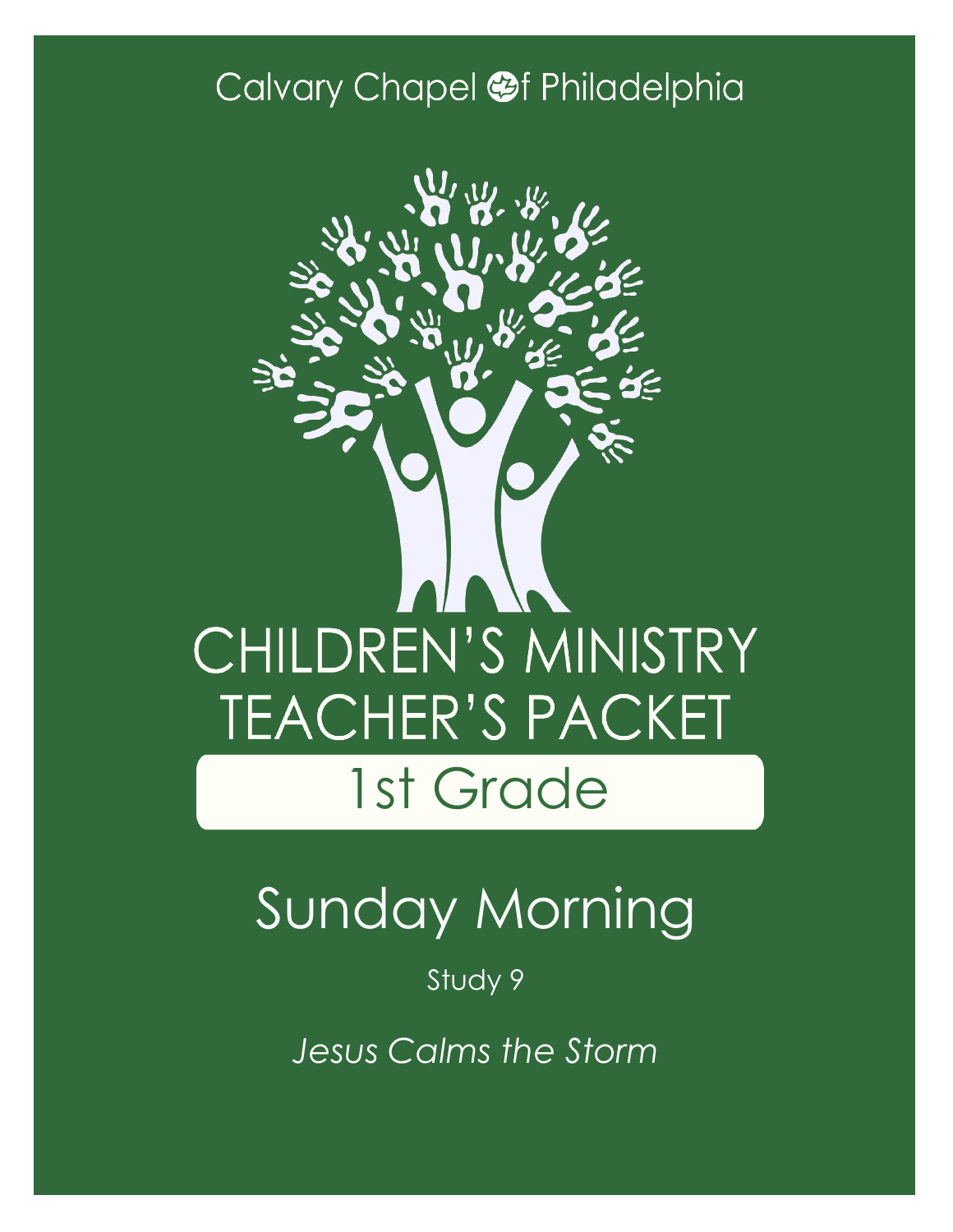### Jesus Calms the Storm

The Objective is the key concept for this weeks lesson. It should be the main focus of the study

These are the key verses that you will find helpful in teaching your study this week. The "Main passage" is the basis of the study, where the other verse support the objective of the lesson.

There is a memory verse for the students that relates to every study. If a student can memorize the verse for the following week you may give them a prize from the "reward box" found on your cart.

An introductory activity or question that will settle the class, draw their attention to the study and prepare their hearts for God's Word

**Objective This lesson will use the story of Jesus calming the storm to show that Jesus both cares about our problems and is powerful enough to help us in them.**

#### **Key Verses**

Mark 4:35-41—Main Teaching Passage Matthew 8:23-27; Luke 8:22-25(Parallel Passage)

#### **Memory Verse** - Psalm 121:2

"My help *comes* from the LORD, Who made heaven and earth."

#### **Hook**

Review last week's memory verse, Psalm 119:140.

Ask a volunteer to do a silly, impossible task (e.g. stack three pencils on top of each other, point to end). When they fail, tell them they can choose a friend (the task should still be impossible with two people).

A friend is only helpful if they are able to help fix your problem. Otherwise, you can only struggle together. Luckily, there is no problem that Jesus is unable to help us with because He is allpowerful.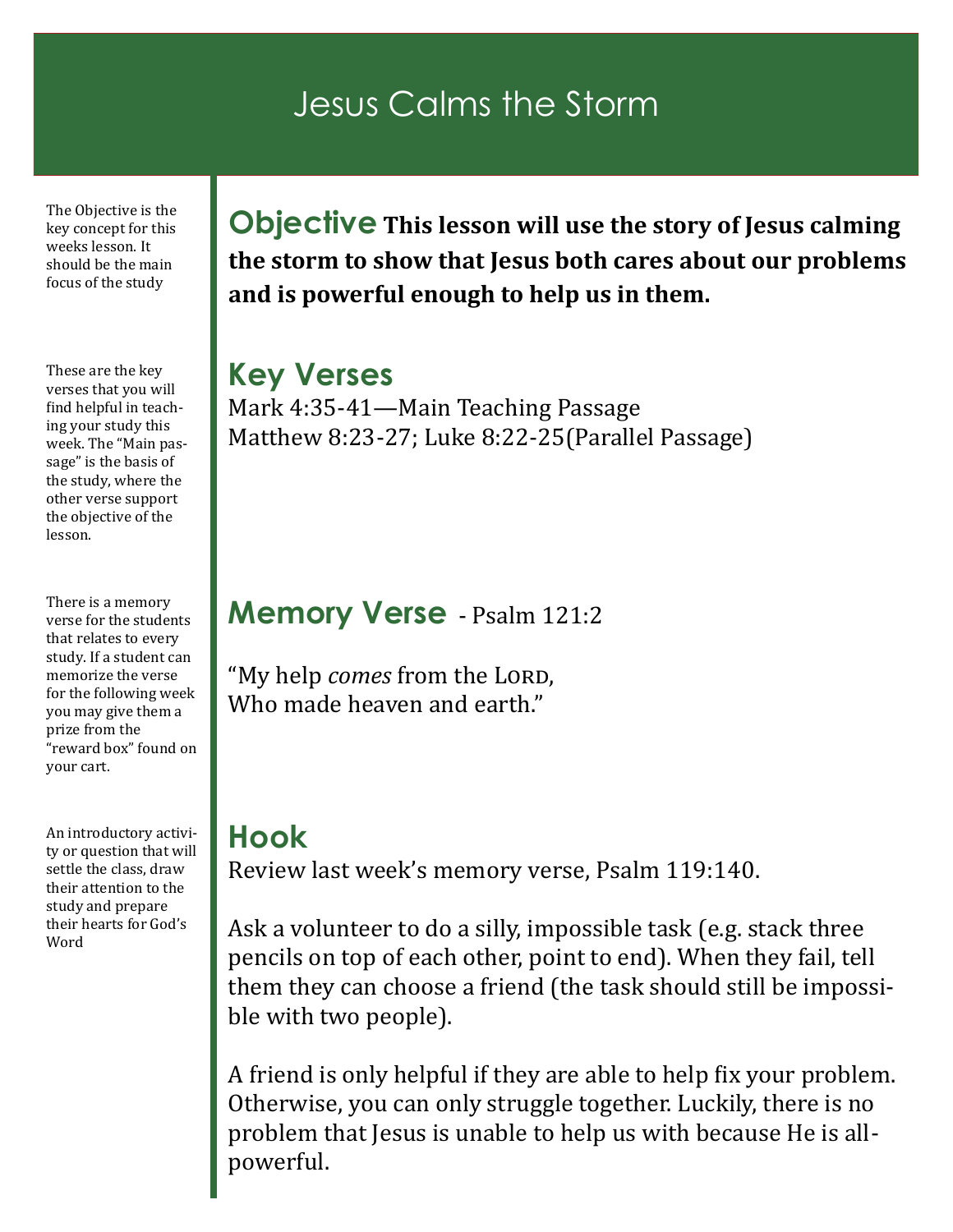What does the Bible say? This is where we will read a passage or series of passages that teach on the subject of the day.

BOOK

To this point, we have seen Jesus do some pretty crazy miracles. He healed a man who was paralyzed and a servant who was sick. However, today's miracle is even more stunning. After preaching one of His greatest sermons, the Sermon on the Mount, Jesus asked the disciples to take the boat across the Sea of Galilee. As they set sail, Jesus fell asleep at the back of the boat. While they sailed, a great windstorm arose causing deadly and putting the lives of Jesus and His disciples in danger. The disciples rushed to Jesus and woke Him up, begging Him to save them. They asked if He even cared that they were about to die. Jesus then did something that may have seemed crazy but was truly remarkable: He spoke to the wind and waves and told them to stop… and they did! Matthew, Mark, and Luke all record the same result, that there was a great calm. Jesus had not only delivered the disciples from the storm, but also He had stopped the storm itself and restored the sea to normal. Then He turned to His disciples and asked them why they were afraid. Didn't they have faith that He could save them from the storm? The disciples were amazed at what had happened. They wondered, "Who is this man, that even the wind and sea obey Him?" They already knew Jesus was powerful and that He could perform miracles, but they had never seen or heard of someone who could command the wind and waves to do what He wanted.

## LOOK

Several times in the Gospels, the disciples encounter storms through which Jesus had to deliver them. These literal storms offer us a good analogy of "stormy" times in our lives when we face some sort of difficulty. It could be a sickness, a death, stressful circumstances, persecution, or any number of bad things, but all people face storms in their lives. Today we see two important truths about these storms we face: Jesus cares about our storms and He is able to fix them.

Evidently the disciples needed to learn both of these lessons. While they certainly had enough faith to go to Jesus when they were in danger, their reaction of shock seems to indicate they had at least some measure of doubt as to whether or not He could save them. Their question, "Don't you care that we're dying?", reveals what may be the greater area of unbelief. They were unsure if Jesus knew or cared about the storm. After all, He seemed pretty content to sleep at the back of the boat while the disciples were trying to figure out what to do.

The interpretation/ exegesis of the passage. What does this passage mean? How does this passage apply to my life?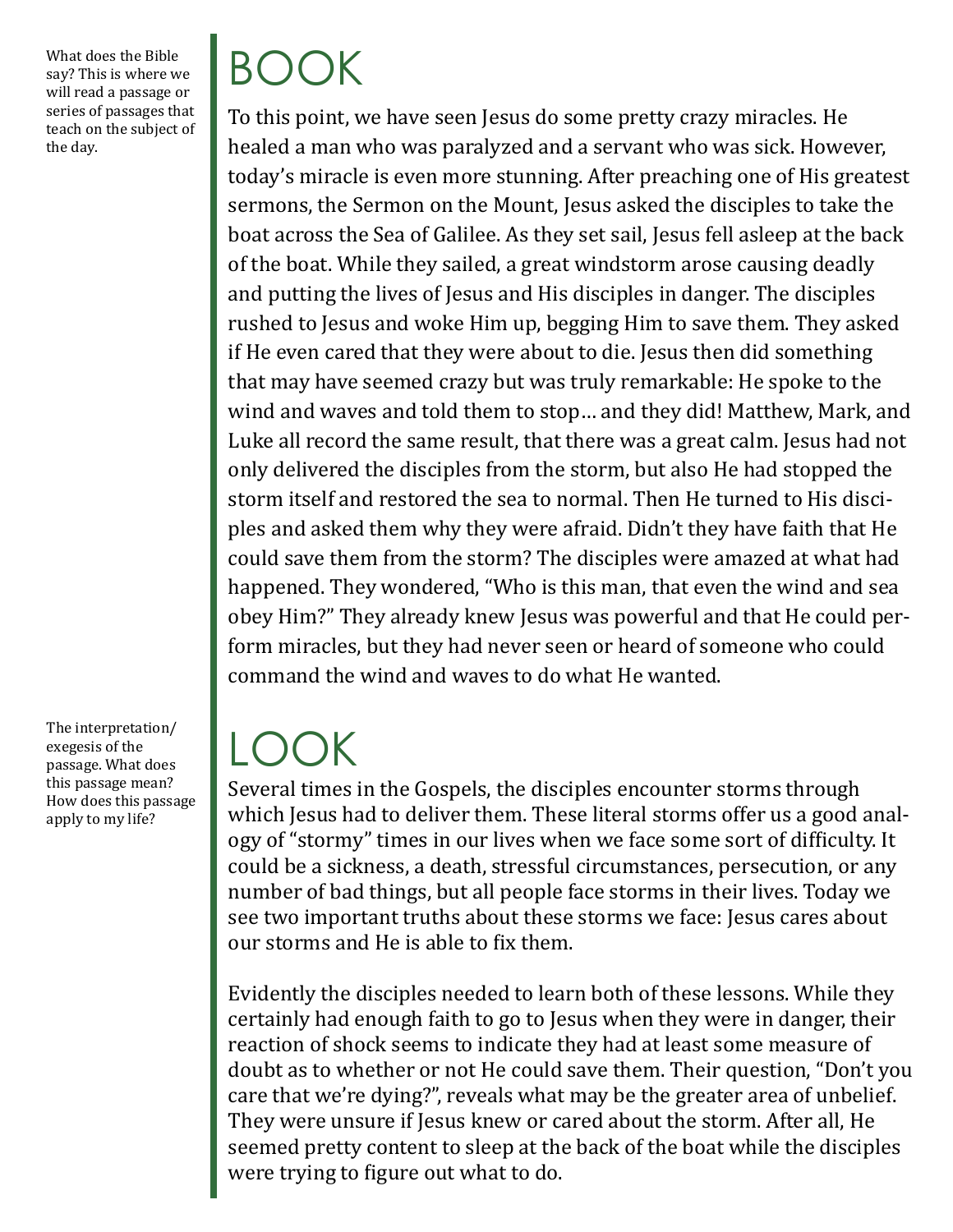# LOOK (Continued)

Jesus' response illustrate both His power and care. He was not worried about the storm because He knew that He was going to stop it, but that should not be mistaken for a lack of care for the disciples. He was very concerned for their safety. More obviously, Jesus demonstrated His power in calming the storm simply by speaking to it. Think about how crazy that sort of power is! All He had to do was say the word and the wind and waves listened. Both of these elements are necessary. If Jesus were powerful but didn't care, He may have let the disciples drown. If He cared but wasn't powerful, He could do nothing to save them. The disciples were saved because Jesus is powerful *and* He cares.

Consider the "storms" you and your class might face. Perhaps it is a sick family member, the death of a loved one, bullying in school, or any other things. In these situations, it is important to remember the two lessons from the storm. Jesus knows and cares about the problems we face in life. He wants to help you. He also is powerful enough to help you through the storm. Whenever you face the "storms" of life, these two truths about Jesus can help bring you through.

## TOOK

As a class, memorize Psalm 121:1.

Review the lesson by asking the class how Jesus saved the disciples. What two lessons do we learn about Jesus in this story?

**Pray:** Take prayer requests from anyone going through "storms" in their life. Lift these storms up to the Lord, thanking Him that He is able to save us and asking Him to help us trust in Him.

**Parent Question:** How does the story of Jesus calming the storm help me when I face hard times in my life?

What is my response to this passage of Scripture? How should my life change according to what this passage teaches me? What are the practical things I can do throughout the week to make this true in my life.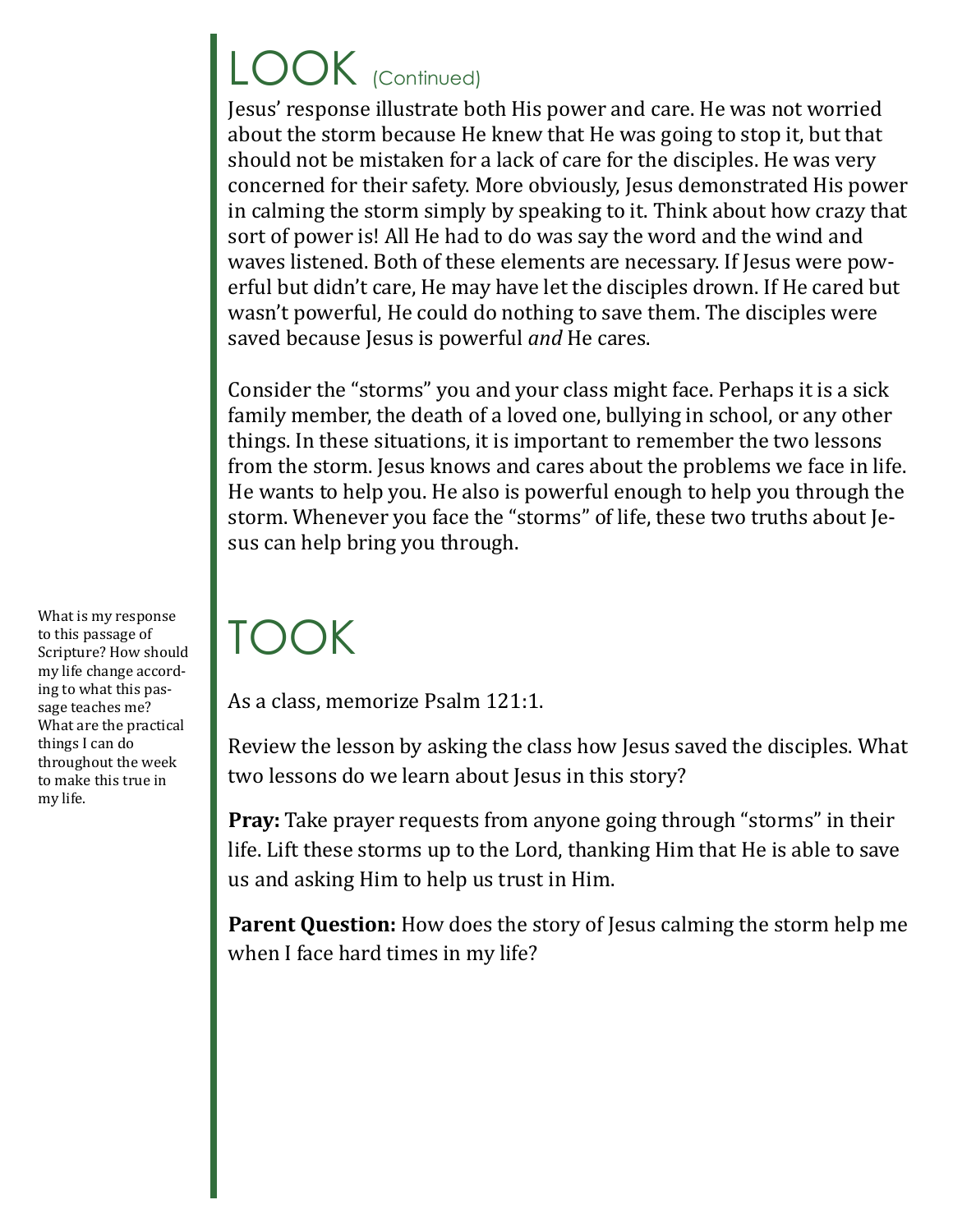## FURTHER STUDY

### **Commentary on Mark 4:35-41 by David Guzik**

D. Jesus calms a storm on the Sea of Galilee.

1. [\(Mar 4:35](https://www.blueletterbible.org/kjv/mark/4/35-39/s_961035)-39) Jesus rebukes the stormy Sea of Galilee.

On the same day, when evening had come, He said to them, "Let us cross over to the other side." Now when they had left the multitude, they took Him along in the boat as He was. And other little boats were also with Him. And a great windstorm arose, and the waves beat into the boat, so that it was already filling. But He was in the stern, asleep on a pillow. And they awoke Him and said to Him, "Teacher, do You not care that we are perishing?" Then He arose and rebuked the wind, and said to the sea, "Peace, be still!" And the wind ceased and there was a great calm.

a. **Let us cross over to the other side**: Jesus made a promise to His disciples. He didn't say, "Let us perish in the middle of the Sea of Galilee." He promised His disciples that they would **cross over to the other side**.

i. "The Lake of Galilee is 13 miles long at its longest, and 8 miles wide at its widest. At this particular part it was about 5 miles across." (Barclay)

ii. "Jonah ended up in a storm because of his disobedience, but the disciples got into a storm because of their *obedience* to the Lord." (Wiersbe)

b. **They took Him along in the boat as He was**: Jesus taught the multitude from a boat just off the shore of the Sea of Galilee. When the teaching was finished, He didn't return to shore. He just said to the disciples, "**Let us cross over to the other side**."

i. "The disciples sailed off with him just as he was in the boat out of which he had been teaching the people; and they did not wait to provide any accommodations for the passage." (Clarke)

ii. "Now the teaching was over; He was weary; He was craving for a period of rest. And so He bade His disciples to cross the lake, and that is the moment to which our text refers - they took Him even as He was … They had not waited till any cloaks were brought. They had not sent a messenger ashore. Weary, and probably hungry, they had taken Him even as He was." (Morrison)

iii. We must take Him as He was.

- Not as we wish Jesus was.
- Not as others may present Jesus.
- Not as you might see Him in the lives of others.

c. **And a great windstorm arose**: The Sea of Galilee is well known for its sudden, violent storms. The severity of this storm is shown by the reaction of the disciples (**we are perishing**). Several of the disciples were experienced fishermen on this very lake, and they were frightened and feared **perishing** in this storm.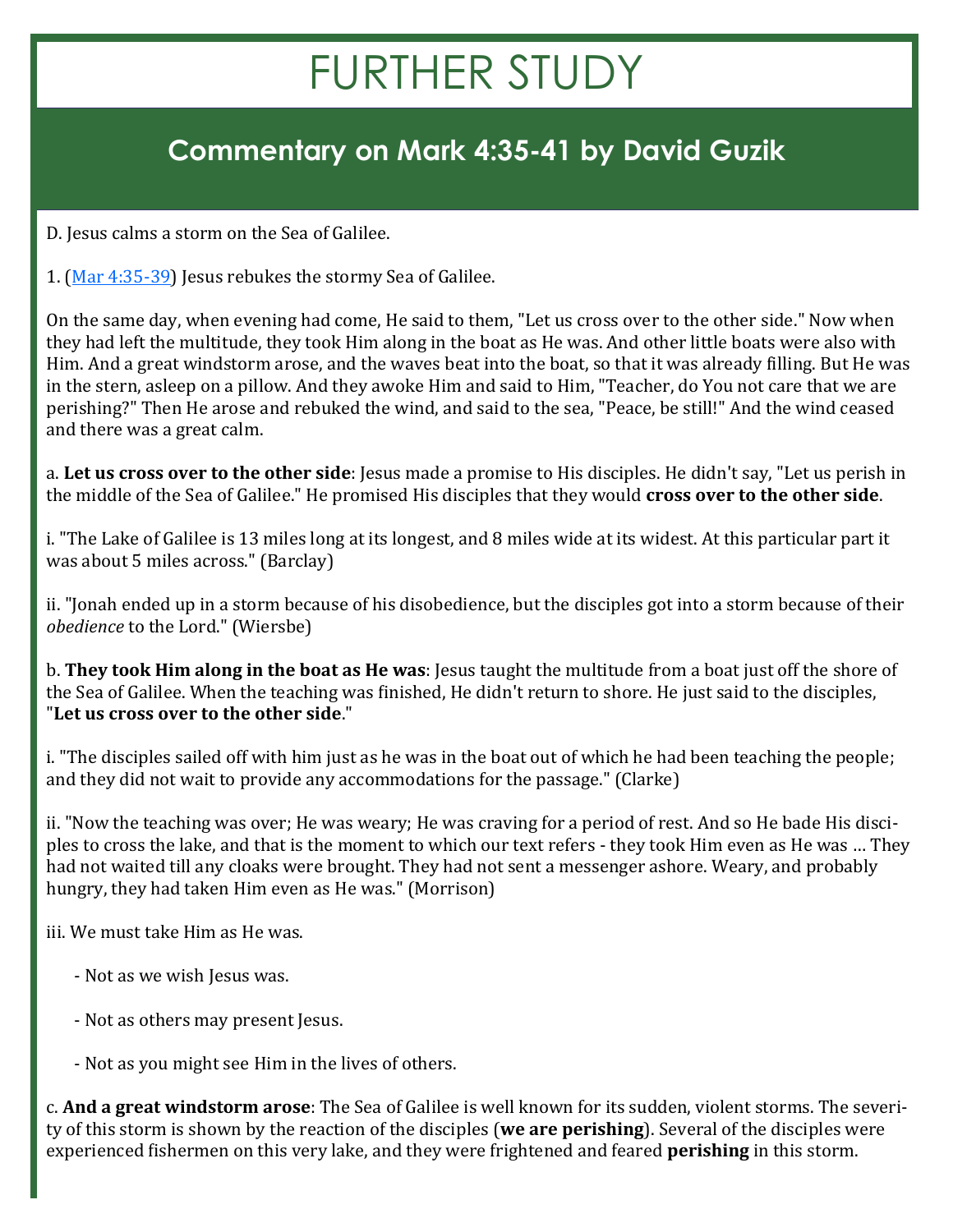i. "Stirred up, likely, by the devil to drown Christ and his disciples." (Trapp)

d. **But He was in the stern, asleep on a pillow**: Jesus' true humanity is shown by His sleep on the boat. He became weary, and sometimes caught a bit of sleep wherever He could.

i. Think of all the worries that might have kept Jesus awake. He could worry about the religious and political leaders who plotted against Him. He could worry about His family who thought He was crazy. He could worry about the overwhelming crowds with their overwhelming needs. He could worry about the disciples He chose. He could worry about the future, because He knew what His destiny was. With all these things to worry about, Jesus wasn't worried. He slept in a rocking boat.

ii. "The Lord's sleep was not only the sleep of weariness: it was also the rest of faith, for there is a rest of faith as well as a watch of faith." (Cole)

e. **And they awoke Him**: The wind didn't wake Him, the arguing of the disciples didn't wake Him, and water splashing over the boat didn't wake Him. But at the cry of His disciples, He instantly awoke. Jesus is like the mother who sleeps through all kinds of racket, but at the slightest noise from her little baby, she instantly awakes.

f. **Teacher, do You not care that we are perishing?** Notice the "**we**." Their idea was, "Hey Jesus, You're in trouble here too. Maybe You had better wake up, get a bucket and start bailing along with us, because **we are perishing**!"

i. "It was not a request to Him to do anything; but a protest against His apparent indifference." (Morgan)

ii. The disciples were afraid, but at the same time there were several experienced fishermen among them. They knew they were in jeopardy ([Luke 8:23\)](https://www.blueletterbible.org/kjv/luke/8/23/s_981023), but probably felt they knew what to do. They worked hard at bailing out the water, at rowing in a certain rhythm, at piloting the boat in a certain direction. They were annoyed that Jesus didn't help them.

iii. We are often the same way. We feel we know the situation. We're experts on this one, and all we want Jesus to do is help us bail out our boat. We want Jesus' help, but we want His help to work out our plan. "I am afraid, too, that we rely too much upon ourselves. Was it not Dr. Gordon who, when he lay a-dying, said that the secret of strength in faith in Christ was having no faith in ourselves? I am inclined to think that the secret of weak faith in God is our having a good deal of self-reliance; but when you cannot trust to yourselves, then you hang upon Christ, and cling to him as your only hope; then you give the grip of a sinking man, and there is no hold like that." (Spurgeon)

iv. "There is great trouble in some minds about the church, for everything is going badly, all things are in commotion. The signs of the times are dark. To me the worst trouble is that Jesus seems to be asleep; there is nothing doing, no great revival of religion, and but little power with the ministry. I am, however, comforted by the reflection that Jesus sloops, but he never oversleeps. When we fall asleep we do not know how to awake, but Jesus Christ does - he sleeps, but he does not oversleep. Glory be to his name, he sleeps, but he is not dead: and as long as he is alive our joy is alive. While there is a living Christ there will always be a living church. There may be both a sleeping Christ and a sleeping church, but neither Christ nor his church can perish. If our Lord be asleep, he is asleep near the helm - he has only to put his hand cut and steer the vessel at once. He is asleep, but he only sleeps until we cry more loudly to him. When we get into such trouble that we cannot help ourselves, and feel our entire dependence on him, then he will reveal his power." (Spurgeon)

g. **Then He arose and rebuked the wind**: Jesus didn't merely quiet the wind and the sea; He **rebuked the wind** and **the sea**. This, together with the disciples' fear and what Jesus will encounter at His destination, give the sense that Satan had a significant hand in this storm.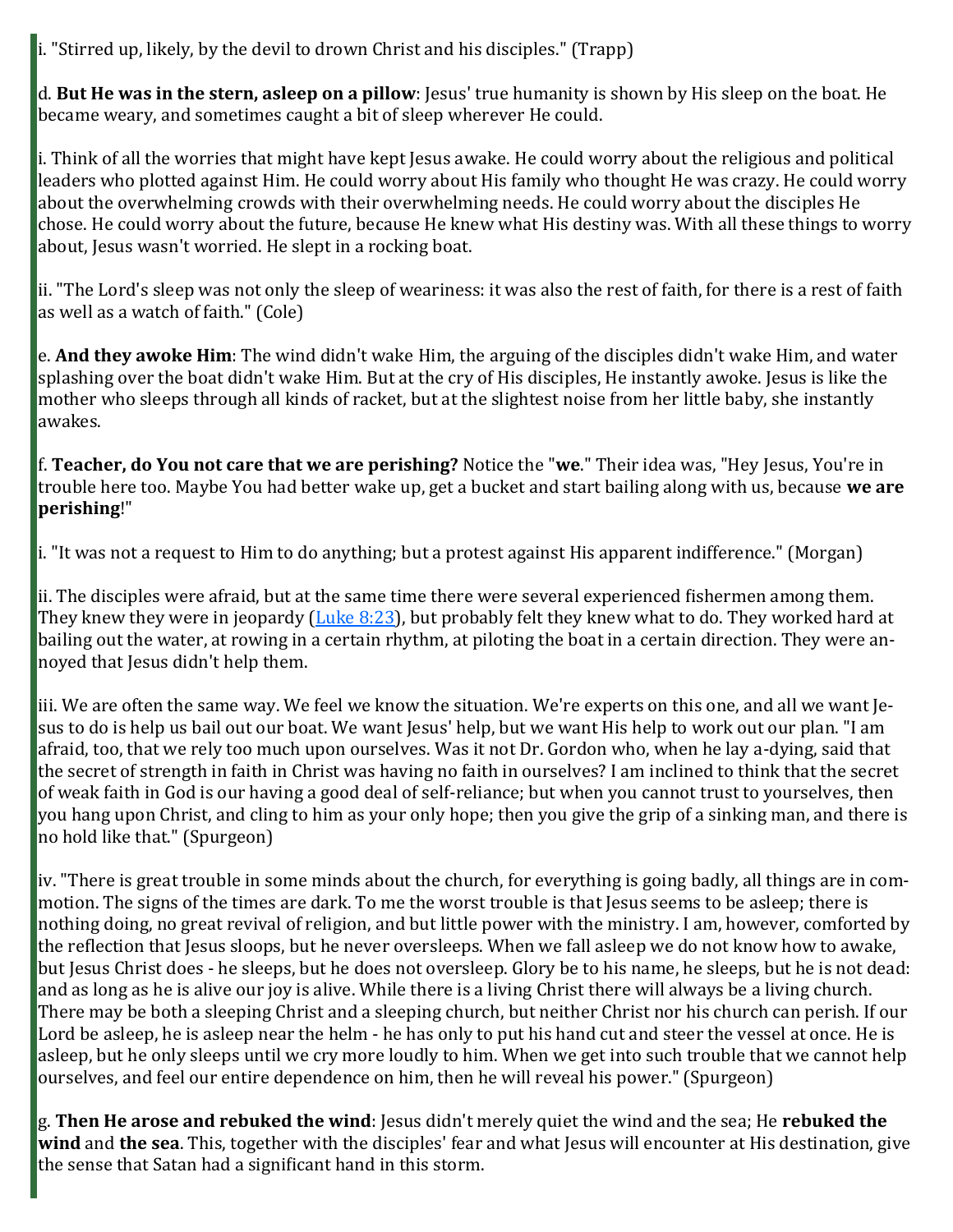i. **Rebuked … "Peace, be still!"** The same terminology is used when Jesus rebuked and silenced demons. This was a spiritual battle as much as a weather crisis. "Jesus addressed the raging storm as a 'force' threatening him and his disciples. The force of the sea was muzzled as Jesus subdued it with his sovereign word of authority." (Lane)

ii. Gayle Erwin tells the story of a boat trip across the Sea of Galilee with a tour group when the wind, rain, and waves began to kick up. A young man on the boat thought "What Would Jesus Do?" and stood up to rebuke the storm. When he spoke out, "Peace, be still" the rain and wind kept coming but the engine of the boat immediately cut out.

iii. As well, Mark tells us **other little boats were also with Him**. When Jesus calmed the stormy Sea of Galilee, He did not only rescue Himself and the disciples, but all the others in the **little boats**.

2.  $(Mar 4:40-41)$  $(Mar 4:40-41)$  $(Mar 4:40-41)$  Jesus rebukes His disciples.

But He said to them, "Why are you so fearful? How *is it* that you have no faith?" And they feared exceedingly, and said to one another, "Who can this be, that even the wind and the sea obey Him!"

a. **Why are you so fearful? How is it that you have no faith?** Jesus didn't say, "Wow, what a storm!" Instead, He asked, "**Why is it that you have no faith?**" The storm could not disturb Jesus, but the unbelief of His disciples disturbed Him.

i. It was not their *fear of the storm* that made Jesus say they had **no faith**. A small boat in a big storm is a scary place, and the initial fear itself isn't wrong. What the disciples chose to *do* with the fear made all the difference.

ii. Jesus could say they had **no faith** because they did not believe His word. They each heard Jesus say, "*Let us go over to the other side of the lake*" [\(Mark 4:22\)](https://www.blueletterbible.org/kjv/mark/4/22/s_961022). Jesus did not say, "Let's do the best we can and maybe we'll all drown." He promised a safe arrival, and the disciples *could have* chosen to trust in that promise, but they didn't. In this sense they had **no faith**.

iii. Jesus could say they had **no faith** because they accused Jesus of a lack of care towards them. When they woke Him, they said, "*Do you not care that we are perishing?*" [\(Mark 4:38\)](https://www.blueletterbible.org/kjv/mark/4/38/s_961038) When we think Jesus doesn't care about us, it shows we have **no faith**, because we don't believe the truth about Jesus. It takes great faith to trust the sleeping Jesus, to know that He cares and works for us even when it does not *seem* like it. But this is the kind of trust God wants to build in us.

iv. Jesus could say they had **no faith** because they forgot the big picture. The disciples should have known that God would not allow the Messiah to perish in a boat crossing the Sea of Galilee. Could the story of Jesus possibly end with Him drowning in a boat accident on the Sea of Galilee? "Was it reasonable for these men to think that he, who could foresee the future, would take them on board a ship when he foreknew that a storm would wreck them? Would so kind a leader have taken them to sea to drown them? Was it reasonable to think that he who was so favored of God would be left to perish? Would he have gone to sleep if they had really been in danger? Was it reasonable to believe that the King of Israel was about to be drowned, even he whom they knew to be the light of the world? Our unbelief, my brethren, seldom deserves to be reasoned with. Our fears are often intensely silly, and when we get over them, and ourselves look back upon them, we are full of shame that we should have been so foolish. Our Lord kindly censured their unbelief because it was unreasonable." (Spurgeon)

v. We could put the emphasis: **How is it that** *you* **have no faith?** Of all people, Jesus' own disciples should have had faith. Would Jesus put the same question to us? "After all I have done in you and for you, **how is it that** *you* **have no faith?**"